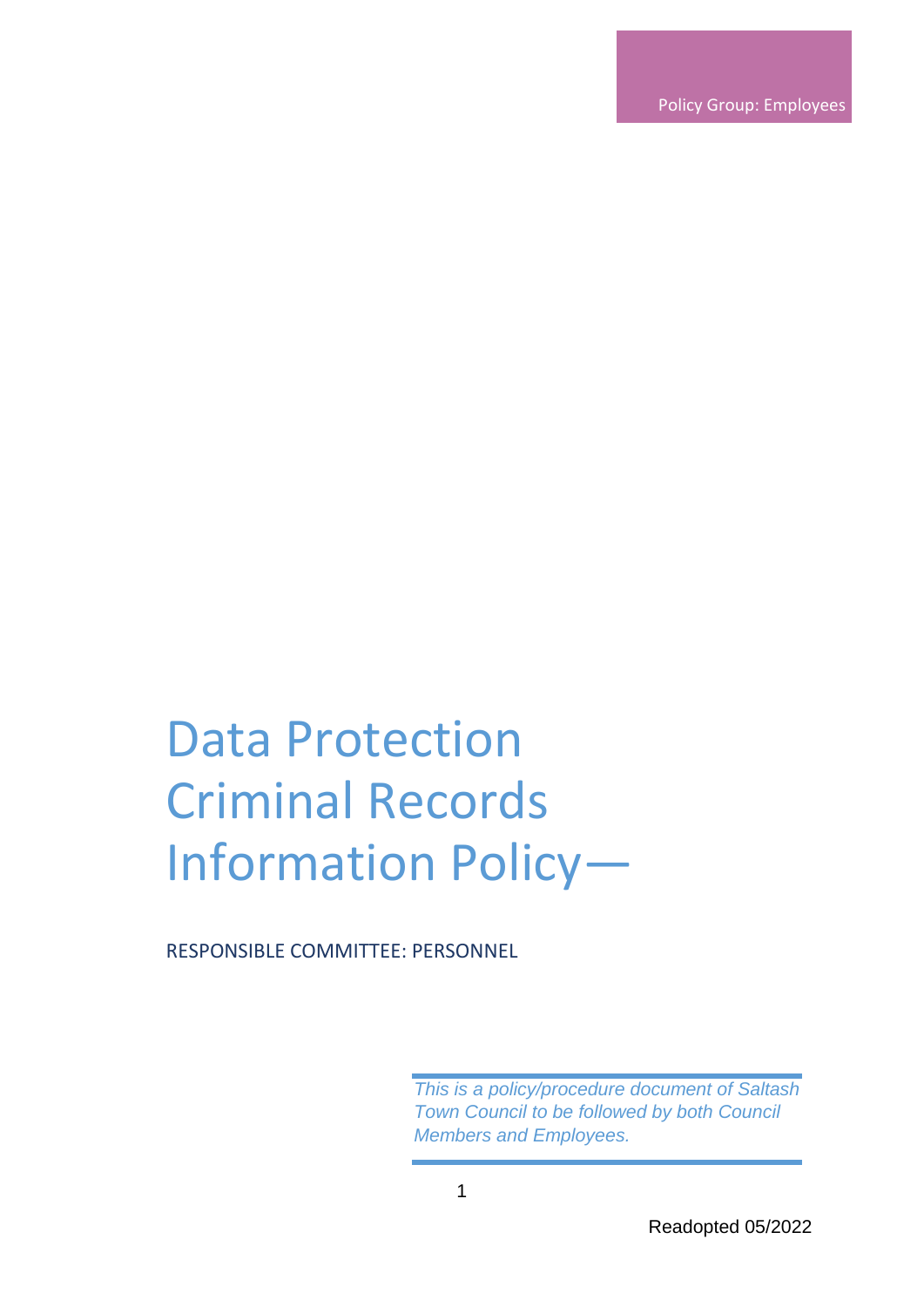| <b>Current Document Status</b>       |                                      |                    |              |  |
|--------------------------------------|--------------------------------------|--------------------|--------------|--|
| <b>Version</b>                       | 1/2022                               | <b>Approved by</b> | <b>ATM</b>   |  |
| <b>Date</b>                          | 07/2018                              | <b>Date</b>        | 05.05.2022   |  |
| <b>Responsible</b><br><b>Officer</b> | <b>AJT</b>                           | Minute no.         | 54/22/23a(i) |  |
| <b>Next review date</b>              | Annual or as required by legislation |                    |              |  |

| <b>Version History</b> |                |                             |                                                                            |  |
|------------------------|----------------|-----------------------------|----------------------------------------------------------------------------|--|
| <b>Date</b>            | <b>Version</b> | <b>Author/Editor</b>        | <b>Notes</b>                                                               |  |
| <b>July 2018</b>       |                | <b>Ellis</b><br>Whittam/ajt | <b>GDPR</b> ; Data Protection. Approved<br>$02.08.2018 -$<br>Min 225/18/19 |  |
| April 2021             | 1/2021         | <b>AJT</b>                  | Reviewed for reapproval – new<br>council.                                  |  |
| May 2022               | 1/2022         | <b>AJT</b>                  | Readopted (Note GDPR now<br><b>UKGDPR</b> since leaving EU)                |  |

## **Document Retention Period**

Until superseded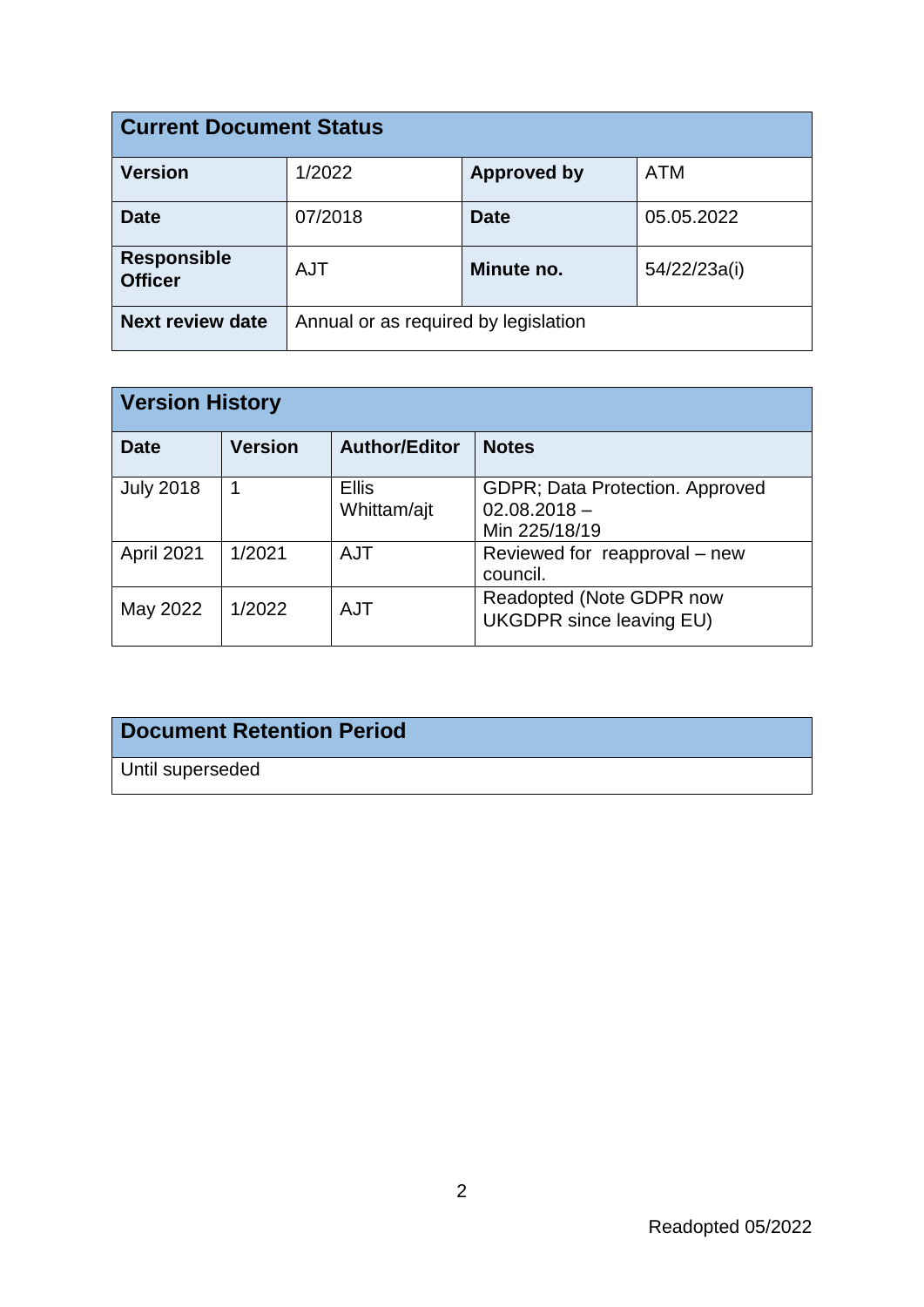## **Saltash Town Council**

## **Data Protection: Criminal Records Information Policy**

#### **1 Introduction**

- 1.1 This policy supplements Saltash Town Council's Data Protection Policy for Employees.
- 1.2 This document sets out Saltash Town Council's policy on asking questions about a prospective (or existing) employee's criminal record, and carrying out Disclosure and Barring Service (DBS) checks.
- 1.3 This policy sets out our commitment to comply with the DBS Code of Practice and our data protection obligations, to treat prospective employees fairly and not to discriminate unfairly against any subject of a criminal record check on the basis of a conviction or other information revealed. Its purpose is to set out how we comply with our data protection obligations in respect of criminal records information and seek to protect such information, and to ensure that staff understand and comply with the rules governing the collection, use and deletion of criminal records information to which they may have access in the course of their work.
- 1.4 We are committed to complying with our data protection obligations and the DBS Code of Practice in relation to criminal records information, in particular:
	- 1.4.1 in relation to the circumstances in which we seek criminal records information;
	- 1.4.2 by being concise, clear and transparent about how we obtain and use such information, and how (and when) we delete it once it is no longer required; and
	- 1.4.3 by ensuring the correct handling, use, storage, retention and disposal of DBS certificates and certificate information.
- 1.5 The Senior Policy and Data Compliance Monitoring Officer is responsible for data protection compliance within Saltash Town Council, including in relation to criminal records information. If you have any questions or comments about the content of this policy or if you need further information, you should contact the Senior Policy and Data Compliance Monitoring Officer by email: [mandy.thomas@saltash.gov.uk](mailto:mandy.thomas@saltash.gov.uk)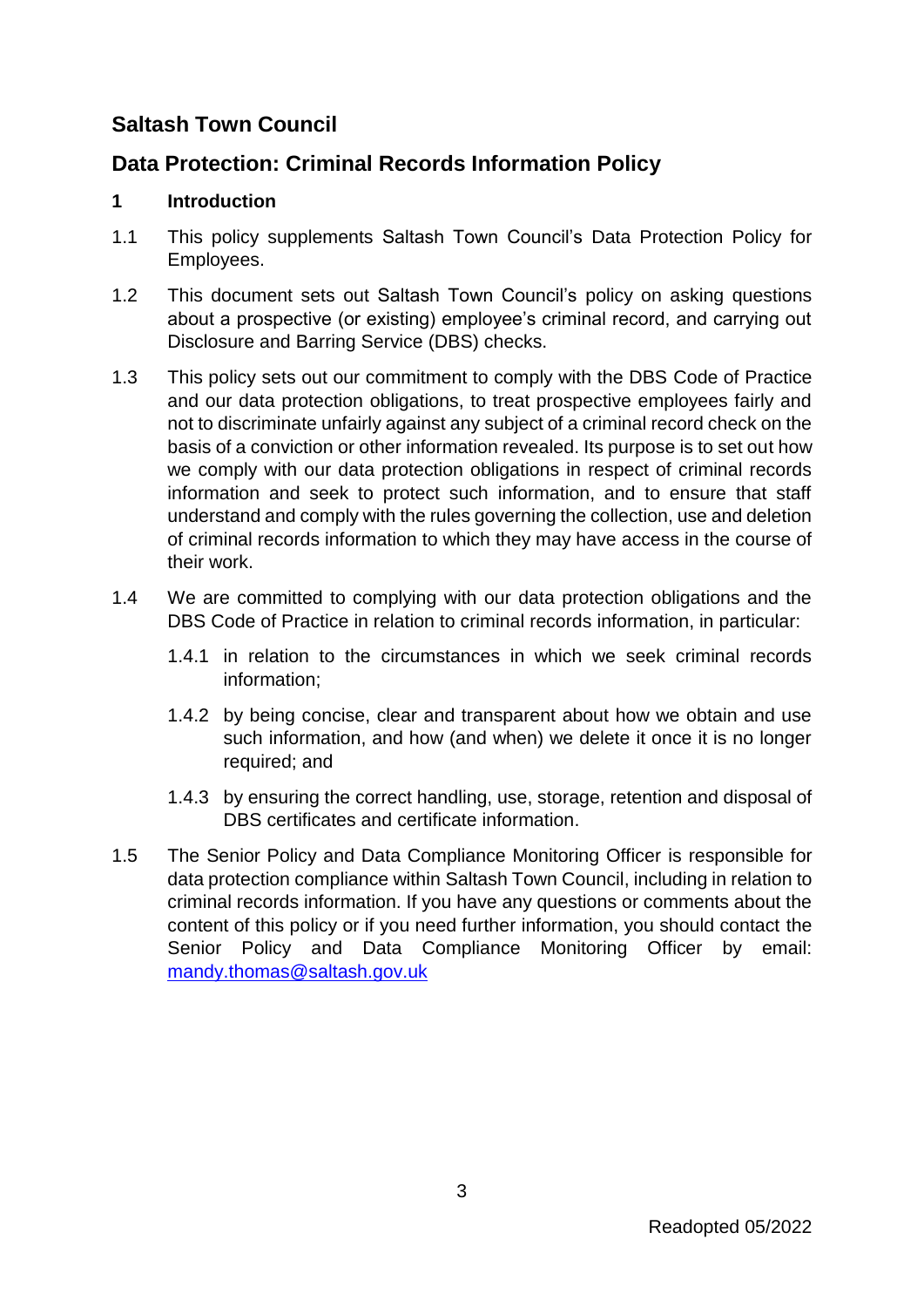#### **2 Policy statement**

- 2.1 Having a criminal record will not necessarily bar you from working with us. We will take into account the circumstances and background of any offences and whether they are relevant to the position in question, balancing the rights and interests of the individual, our employees, customers/clients, suppliers and the public.
- 2.2 We will treat all applicants, employees and volunteers fairly but reserve the right to withdraw an offer of employment [or take disciplinary action] if you do not disclose relevant information, or if a DBS check reveals information which we reasonably believe would make you unsuitable for the role.

#### **3 Scope and definitions**

- 3.1 This policy applies to criminal records information relating to job applicants and current and former staff, including employees, temporary and agency workers, interns, volunteers and apprentices.
- 3.2 Staff should refer to Saltash Town Council's Data Protection Policy for Employees, Data Protection Privacy Notice (Employees) and, where appropriate, to its other relevant policies.
- 3.3 We will review and update this policy in accordance with our data protection obligations. It does not form part of any employee's contract of employment and we may amend, update or supplement it from time to time. We will circulate any new or modified policy to staff before it is adopted.
- 3.4 The definitions set out in Saltash Town Council's Data Protection Policy for Employees apply to terms used in this policy.

#### **4 Asking for criminal records information**

- 4.1 Before recruiting for any post the Council will, with advice from the Council's employment consultants, assess whether it is justified in seeking criminal records information for that particular post (see paragraph [4.2](#page-3-0) below) and, if so:
	- 4.1.1 whether it is appropriate to limit the information sought to offences that have a direct bearing on suitability for the job in question; and
	- 4.1.2 whether the information should be verified with the DBS.
- <span id="page-3-0"></span>4.2 Saltash Town Council will be justified in obtaining criminal records information for a particular post if it is necessary:
	- 4.2.1 for the performance of the employment contract for that post;
	- 4.2.2 in order for Saltash Town Council to comply with a legal obligation to which it is subject;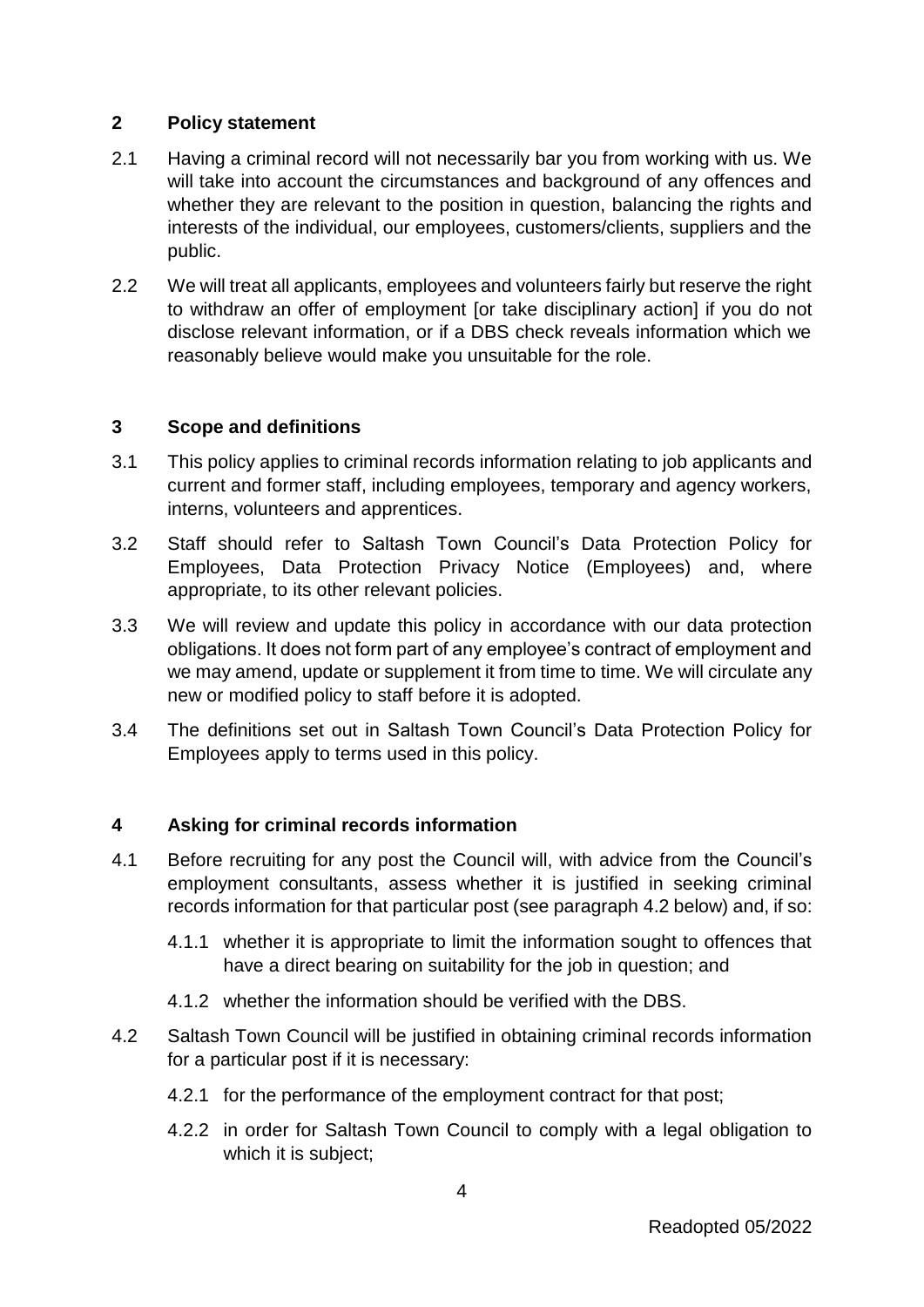- 4.2.3 in order to protect the vital interests of vulnerable service users; and/or
- 4.2.4 for the purposes of Saltash Town Council's legitimate interests.
- <span id="page-4-0"></span>4.3 The level of criminal records information and DBS check that Saltash Town Council is entitled to request (i.e. a criminal records certificate (CRC) or enhanced criminal records certificate (ECRC)) will depend on the post for which the prospective employee's suitability is being assessed. Further details are set out in [Appendix 1.](#page-7-0)
- 4.4 We will only ask an individual to provide criminal records information in relation to convictions and cautions that Saltash Town Council would be legally entitled to see in a DBS check for the relevant post (see paragraph [4.3](#page-4-0) above), i.e.:
	- 4.4.1 if Saltash Town Council is justified in seeking criminal records information for the post, and the post is not exempt from the Rehabilitation of Offenders Act 1974, we will ask applicants to complete the criminal records information form set out in the recruitment pack, which states that applicants are not required to disclose convictions that are spent under the Rehabilitation of Offenders Act 1974; and
	- 4.4.2 if Saltash Town Council is justified in seeking criminal records information for the post, and the post is exempt from the Rehabilitation of Offenders Act 1974, we will ask applicants to complete the criminal records information form set out in the recruitment pack which asks applicants if they have any convictions, cautions, reprimands or final warnings which are not filtered (or 'protected' as defined by the Rehabilitation of Offenders Act 1974 (Exceptions) Order 1975 (as amended)). For further information on filtering, see [Appendix 1.](#page-7-0)
- 4.5 If the information sought can be limited to offences that have a direct bearing on suitability for the job in question, the Council will amend the criminal records information form accordingly.
- 4.6 Where a DBS check is identified as necessary, all application forms, job adverts and recruitment briefs will contain a statement that an application for a DBS certificate will be submitted in the event of the individual being offered the position.
- 4.7 Applicants will only be asked to complete a criminal records information form before an offer of employment is made unconditional; they will not be asked to do so during the earlier short-listing, interview or decision-making stages.
- 4.8 Before an individual is asked to complete a criminal records information form, they will be provided with a copy of this policy.
- 4.9 If Saltash Town Council is not justified in seeking criminal records information for the post, it will not ask an applicant for criminal records information.
- 4.10 If it is assessed that Saltash Town Council should use the DBS to verify criminal records information, Saltash Town Council will: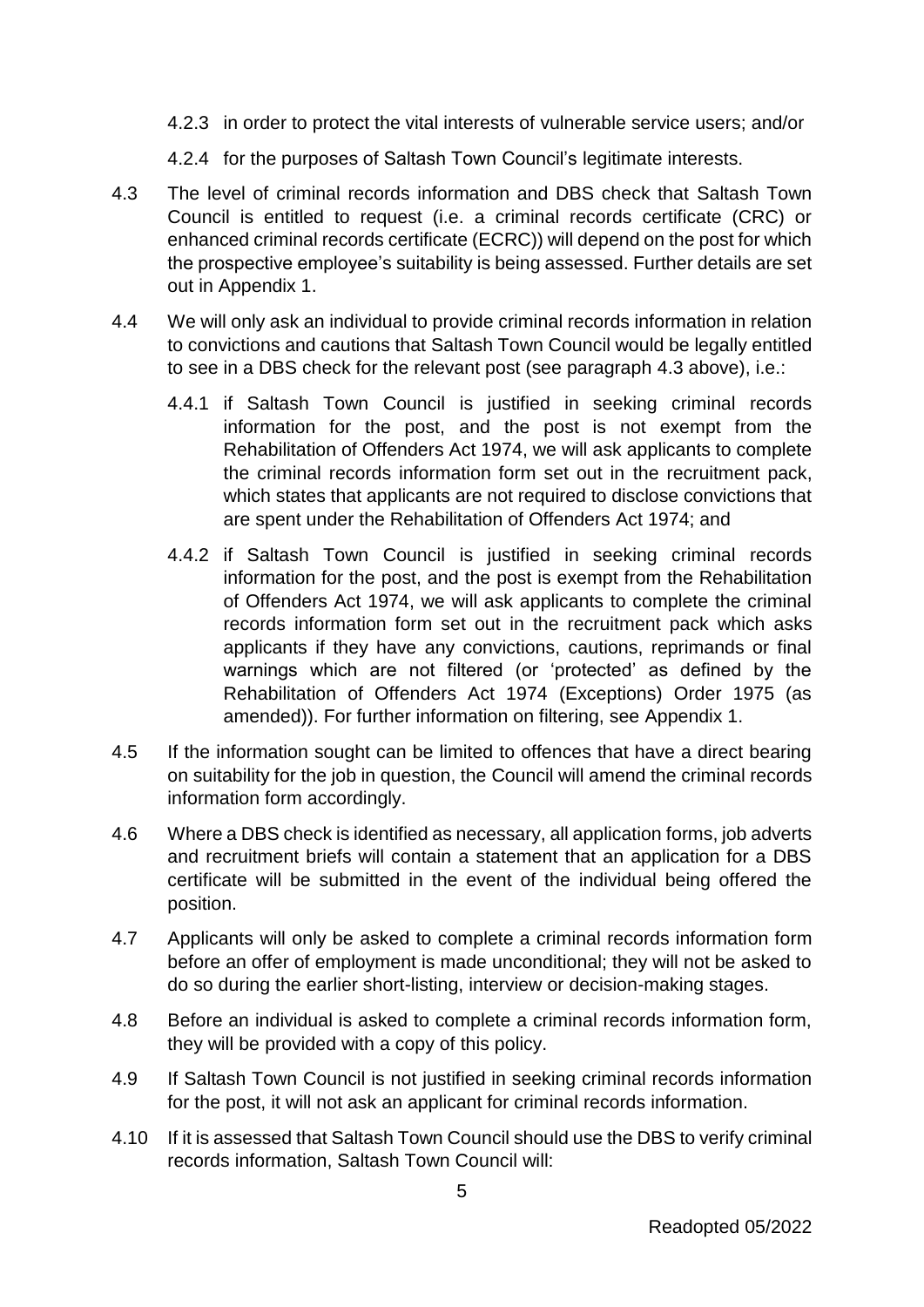- 4.10.1 provide the individual concerned with a copy of Saltash Town Council's data handling policy (set out in [Appendix 2\)](#page-9-0) before asking them to complete a DBS application form or asking for their consent to use their information to access the DBS update service;
- 4.10.2 make every subject of a DBS check aware of the existence of the DBS Code of Practice and makes a copy available on request. A copy is available [here;](http://www.gov.uk/government/publications/dbs-code-of-practice) and
- 4.10.3 comply with the DBS Code of Practice.
- 4.11 Once criminal records information has been verified through a DBS check, Saltash Town Council will:
	- 4.11.1 if inconsistencies emerge between the information provided by the individual and the information in the DBS certificate, give the applicant the opportunity to provide an explanation in accordance with paragraph [5;](#page-5-0)
	- 4.11.2 record that a DBS check was completed and whether it yielded a satisfactory or unsatisfactory result; and
	- 4.11.3 delete the DBS certificate and any record of the information contained in it unless, in exceptional circumstances, the Council's employment consultants assess that it is clearly relevant to the ongoing employment relationship [*, e.g. to allow for consideration and resolution of any disputes or complaints*].
- <span id="page-5-1"></span>4.12 If, in accordance with paragraph [4.11.3,](#page-5-1) the Council's employment consultants assesses that the information in the DBS certificate is relevant to the ongoing employment relationship, it (and any record of the information contained in it) will be kept securely for no longer than is necessary, and no more than six months.
- 4.13 Saltash Town Council will not seek criminal records information from any source other than the individual concerned or the DBS.
- 4.14 DBS certificate information will be handled and kept in accordance with Saltash Town Council's policy on handling DBS certificate information set out in [Appendix 2.](#page-9-0)

#### <span id="page-5-0"></span>**5 Where an unprotected conviction or caution is disclosed**

- 5.1 If Saltash Town Council has concerns about the information that has been disclosed by the DBS, or the information is not as expected, Saltash Town Council will discuss its concerns with the prospective employee and carry out a risk assessment.
- 5.2 Saltash Town Council has a legal duty, when recruiting staff to work in regulated activity with children or vulnerable adults, to check whether they are on the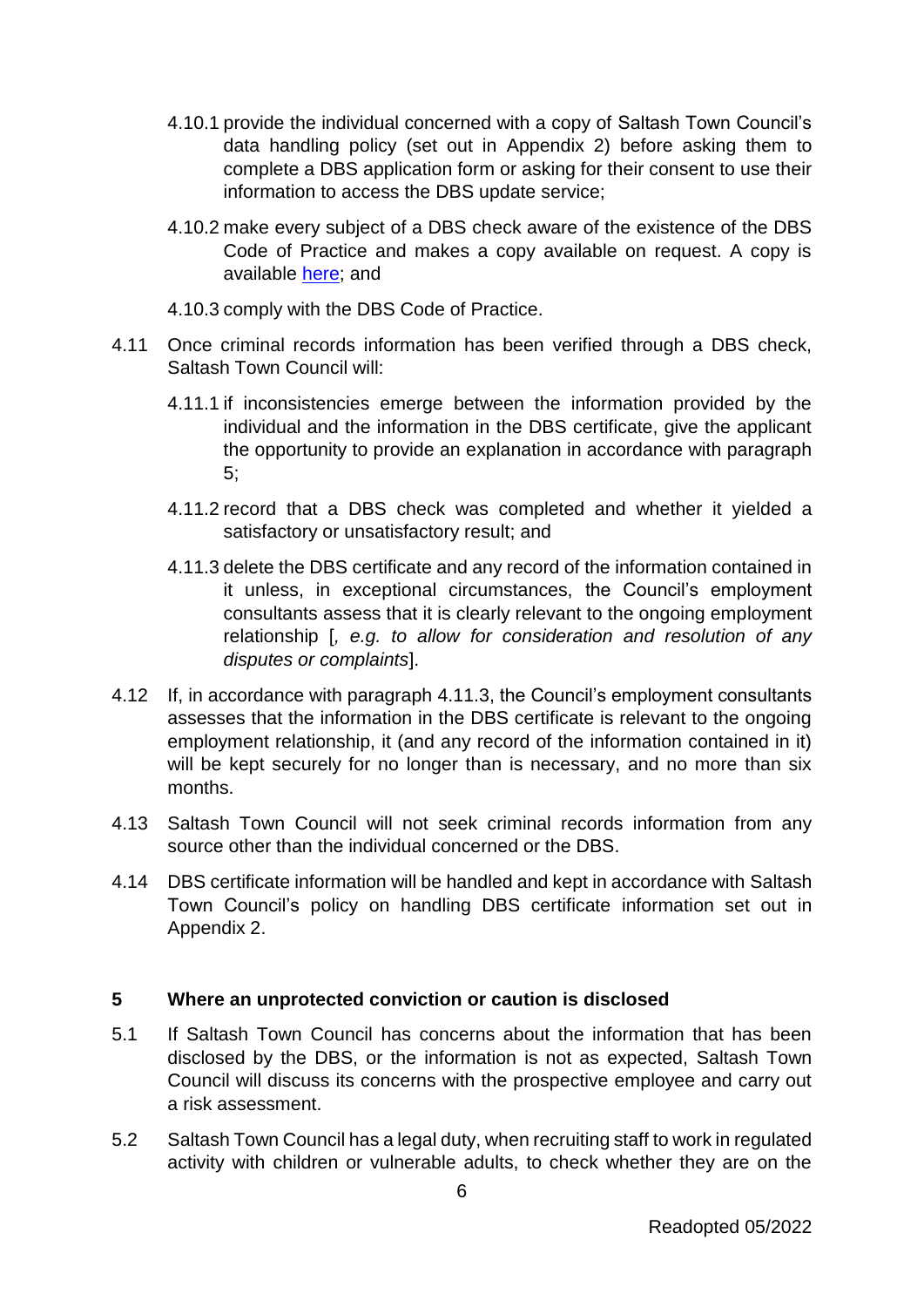relevant children's or adults' barred list. If a prospective employee's name does appear on the relevant barred list, it would be against the law for Saltash Town Council to employ them to work or volunteer with the relevant group.

- 5.3 If a prospective employee is not barred from working with the relevant group, but nevertheless has a criminal record, it is up to Saltash Town Council to decide on their suitability for the role. Saltash Town Council will not refuse a prospective employee employment simply on the basis that they have a criminal record. Before making a decision, Saltash Town Council will:
	- 5.3.1 give the prospective employee the opportunity to address its concerns before making any decisions; and
	- 5.3.2 carry out a risk assessment.
- 5.4 In carrying out a risk assessment, Saltash Town Council will take account of:
	- 5.4.1 the relevance of the conviction or other matter revealed to the position in question;
	- 5.4.2 the seriousness of the offence or other matter revealed;
	- 5.4.3 the circumstances of the offence;
	- 5.4.4 the age of the offence;
	- 5.4.5 whether there is a pattern of offending; and
	- 5.4.6 whether circumstances have changed since the offending took place.

#### **6 Training**

Saltash Town Council will ensure that all those within the organisation who are involved in the recruitment process:

- 6.1 have been suitably trained to identify and assess the relevance and circumstances of offences; and
- 6.2 have received appropriate guidance and training in the relevant legislation relating to the employment of ex-offenders, e.g. the Rehabilitation of Offenders Act 1974.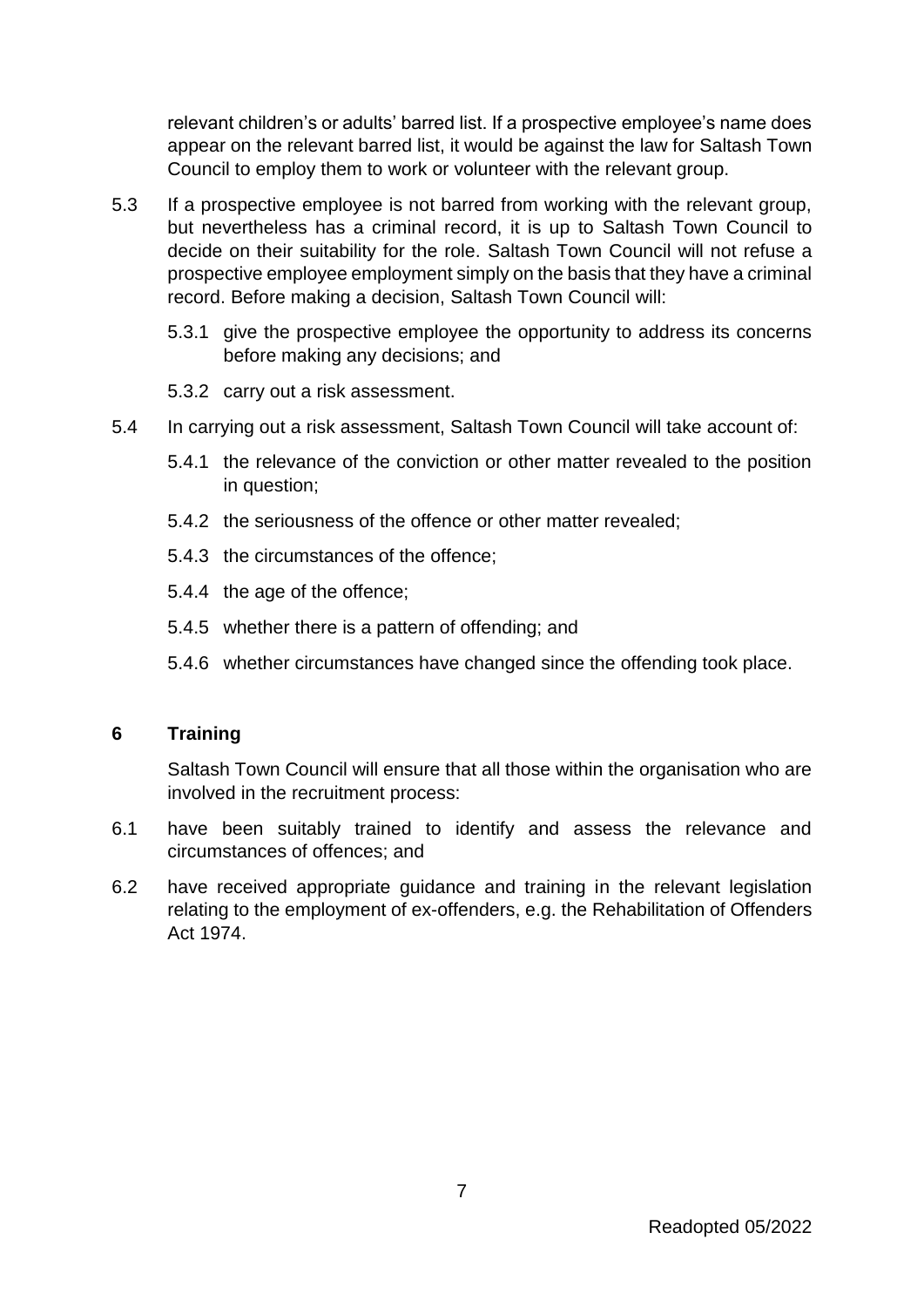#### <span id="page-7-0"></span>APPENDIX 1 LEVEL OF DBS CHECK AND FILTERING

#### **1 Requesting a DBS certificate**

- 1.1 The level of DBS check that Saltash Town Council is entitled to request will depend on the position for which the prospective employee's suitability is being assessed. Saltash Town Council may request:
	- 1.1.1 a criminal record certificate (CRC) if the position is protected by the Rehabilitation of Offenders Act 1974;
	- 1.1.2 an enhanced criminal record certificate (ECRC) if the position is:
		- (a) excepted from the protections of the Rehabilitation of Offenders Act 1974 (i.e. included in the Rehabilitation of Offenders Act 1974 (Exceptions) Order 1975, as amended); and
		- (b) prescribed in the Police Act 1997 (Criminal Records) Regulations 2002 and
	- 1.1.3 in addition, a search of the children's OR adults' barred list if the position is:
		- (a) eligible for an ECRC; and
		- (b) prescribed in the Police Act 1997 (Criminal Records) Regulations 2009 as one for which the children's OR adults' barred list may be checked.

#### **2 Filtering of protected convictions and cautions**

- 2.1 Certain old and minor convictions and cautions are 'protected', which means:
	- 2.1.1 they are filtered out of a DBS check;
	- 2.1.2 they need not be disclosed by prospective employees to Saltash Town Council; and
	- 2.1.3 they will not be taken into account by Saltash Town Council in making decisions about employing a prospective employee.
- 2.2 Certain 'listed offences' will never be filtered out (see [here\)](http://www.gov.uk/government/publications/dbs-list-of-offences-that-will-never-be-filtered-from-a-criminal-record-check). The list includes offences which are particularly serious, relate to sexual or violent offending or are relevant in the context of safeguarding.
- 2.3 A conviction will be a protected conviction (i.e. filtered) if:
	- 2.3.1 the offence was not a listed offence;
	- 2.3.2 it did not result in a custodial sentence (or sentence of service detention);
	- 2.3.3 it is the individual's only conviction; and
	- 2.3.4 where the individual was an adult at the time of conviction, 11 years or more have passed since the date of the conviction (or five years six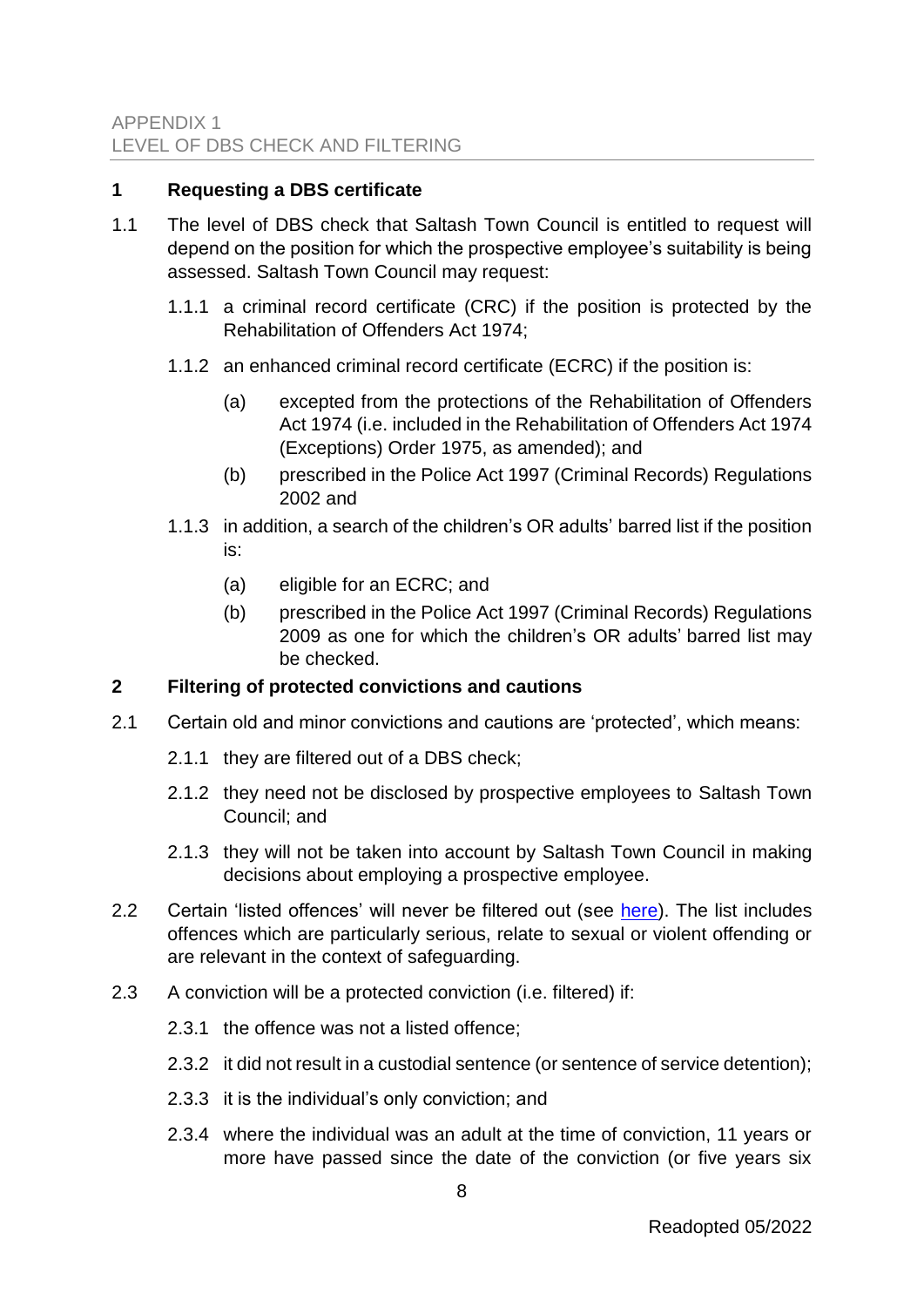months or more have passed since the date of conviction if the individual was under 18 at the time of conviction).

- 2.4 A caution will be a protected caution (i.e. filtered) if:
	- 2.4.1 the offence was not a listed offence; and
	- 2.4.2 where the individual was an adult at the time of the caution, six years or more have passed since the date of the caution (or two years or more have passed since the date of conviction if the individual was under 18 at the time of conviction).
- 2.5 As part of an ECRC, the police may also disclose information that they reasonably believe is relevant and ought to be included.
- 2.6 For further guidance on filtering, see [the DBS filtering guidance.](http://www.gov.uk/government/collections/dbs-filtering-guidance)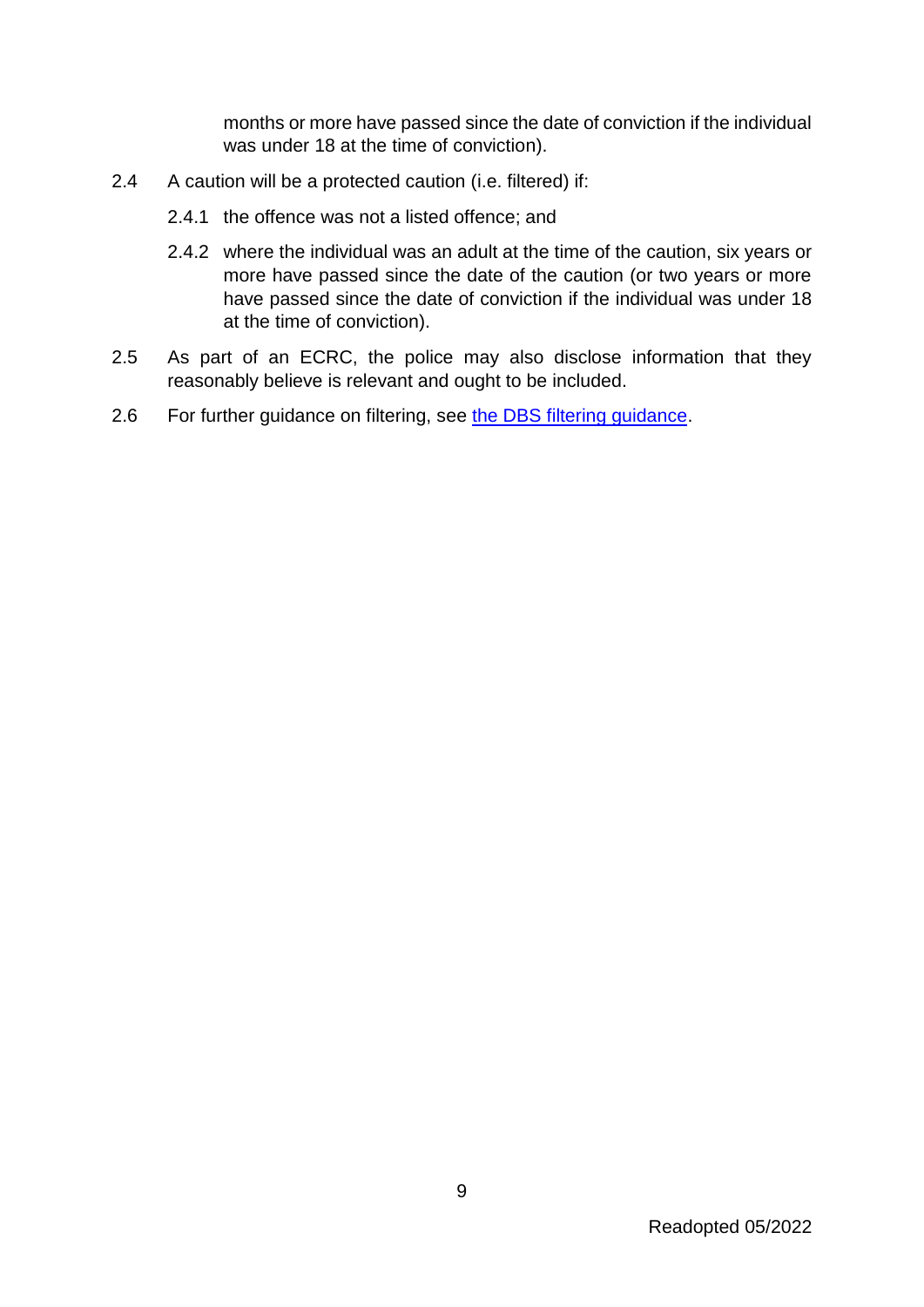#### <span id="page-9-0"></span>**1 Storage and access**

Saltash Town Council will ensure that DBS certificate information is kept securely, in lockable, non-portable, storage containers with access strictly controlled and limited to those who are entitled to see it as part of their duties.

#### **2 Handling**

- 2.1 In accordance with section 124 of the Police Act 1997, Saltash Town Council will ensure that certificate information is only passed to those who are authorised to receive it in the course of their duties. Saltash Town Council maintains a record of all those to whom certificates or certificate information has been revealed. It is a criminal offence to pass this information to anyone who is not entitled to receive it.
- 2.2 Once the DBS certificate has been inspected, it will be destroyed in accordance with the code of practice.

#### **3 Usage**

Certificate information must only be used for the specific purpose for which it was requested and for which the applicant's full consent has been given.

#### **4 Retention**

- 4.1 Once a recruitment (or other relevant) decision has been made, Saltash Town Council does not keep certificate information for any longer than is necessary. This is generally for a period of up to six months, to allow for the consideration and resolution of any disputes or complaints.
- 4.2 If, in very exceptional circumstances, it is considered necessary to keep certificate information for longer than six months, we will consult the DBS about this and will give full consideration to the data protection and human rights of the individual before doing so.
- 4.3 Throughout this time, the usual conditions regarding the safe storage and strictly controlled access will prevail.

#### **5 Disposal**

- 5.1 Once the retention period has elapsed, we will ensure that any DBS certificate information is immediately destroyed by secure means, e.g. by shredding, pulping or burning. While awaiting destruction, certificate information will not be kept in any insecure receptacle (e.g. waste bin or confidential waste sack).
- 5.2 We will not keep any photocopy or other image of the certificate or any copy or representation of the contents of a certificate. However, notwithstanding the above, we may keep a record of the date of issue of a certificate, the name of the subject, the type of certificate requested, the position for which the